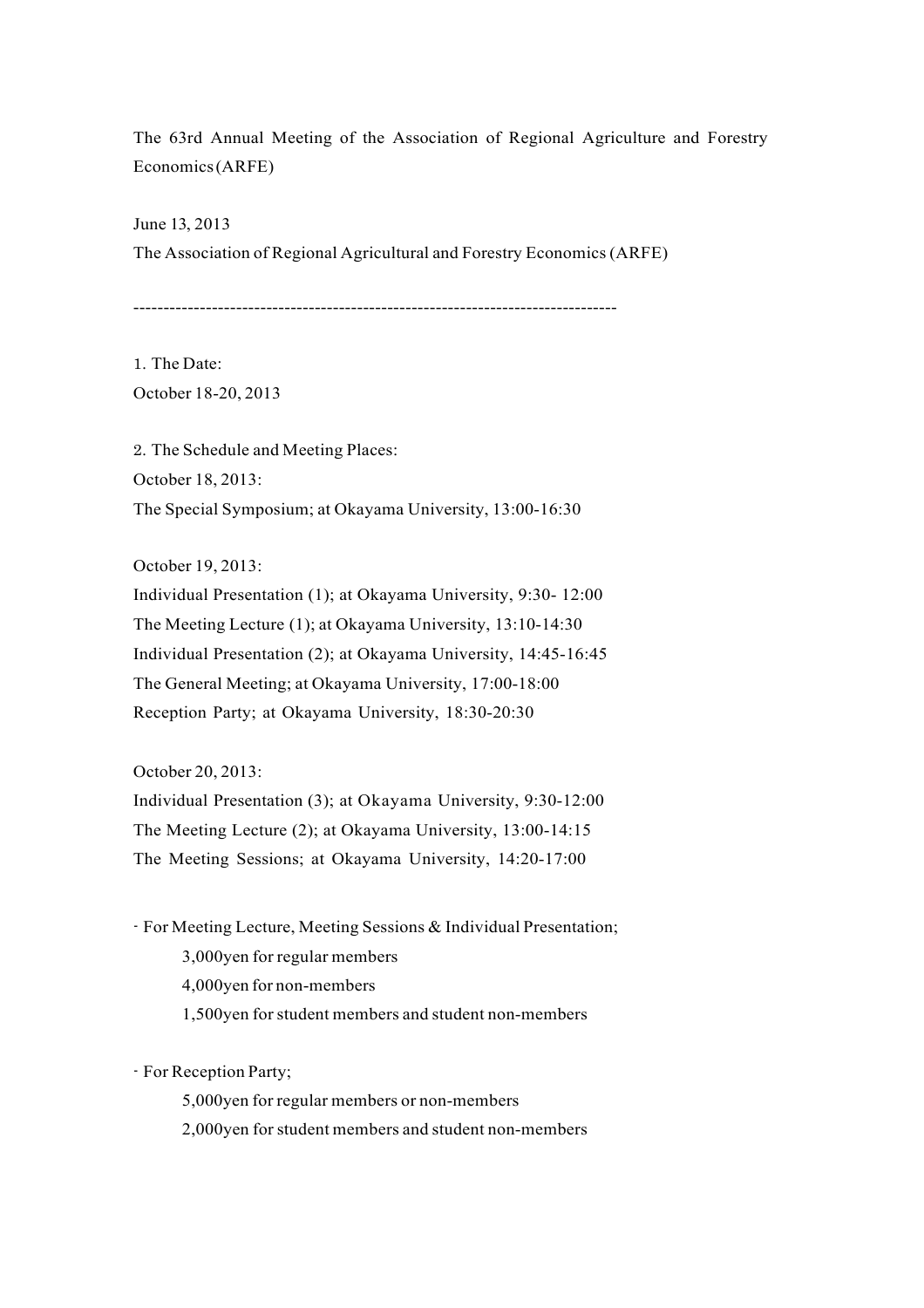3. Individual Oral Presentation [October 19, 9:30-12:00, 14:45-16:45 / October 20. 9:30- 12:00]

3-1 The time allocated for each presentation is 30 minutes (20 minutes for presentation and 10 minutes for discussion).

3-2 The lead presenter of the oral presentation must be a member of ARFE and pay the admission and membership fees before the deadline of application (Tuesday, August 20, 2013).

For non-members who wish to present their papers, please request the ARFE Secretariat to send the membership application forms as soon as possible (the application form can be downloaded from the ARFE Home Page). And the each applicant has a chance to become the lead presenter of the oral presentation for one presentationonly.

3-3 For the instruction of applications, see Appendix 1 . Please be careful about the submission and application methods.

3-4 From the 60th Annual Meeting of the ARFE, there will be a competition for excellent oral presentation to promote the research activities of members who are still younger than 37 years old on April 1st, 2014 (for the rules of commendation and the procedures for selection, see the Journal of Rural Problems (JRP), 2010, Vol.46, No.1). For the application, please see the instruction of application for the prize in Appendix 2.

4. The Other Information

4-1Accommodation:

You are responsible for arranging your own accommodations.

4-2 Lunch:

The participants can eat lunch in Cooperative restaurant on October 19, 20. Also they can eat lunch in many restaurants around the University campus.

4-3 Registration of Reception Party:

We recommend the members who plan to participate in the reception party to apply by email, using the following instructions by Friday, October 11, 2013.

E-mail address:komatsu@okayama-u.ac.jp

Subject of the email: Application for reception

Required information:

1) Name 2) Organization 3) Mailing address 4) Telephone number

Please pay the fee on the day of reception.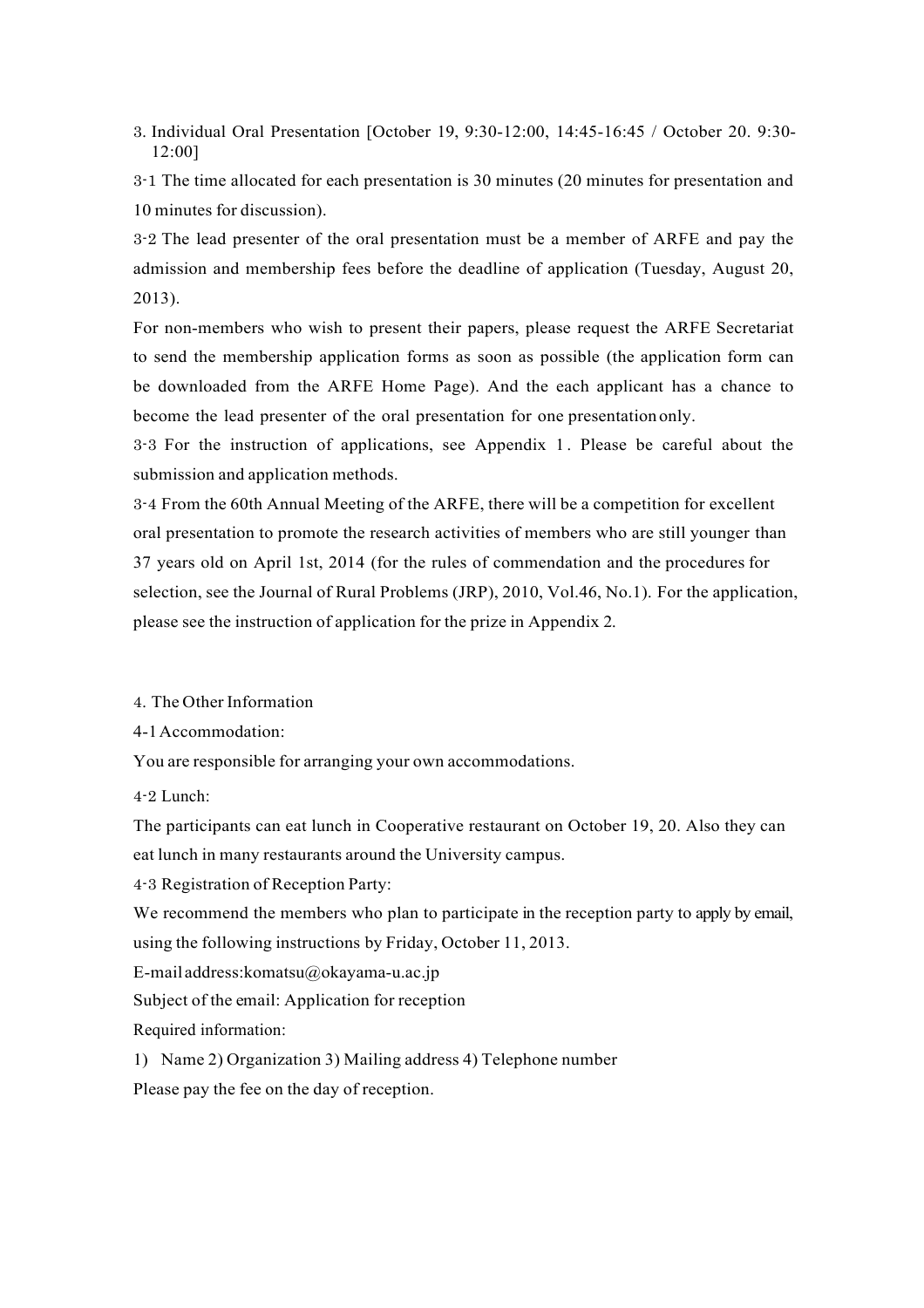[Appendix 1] Instruction for Presenters of Oral Presentations

1. Preparing the Abstract

1-1 Please see the sample of the format in the ARFE HP

## http://a-rafe.org/

1-2 The file of the abstract written with a word processor must be converted into PDF format (A4 size, one page).

1-2-1 The file name must be written as the following example formats:

Examples:

For single presenter,  $\bigcirc$ University Tokushima Hanako.pdf

For more than one presenter,  $\bigcirc$  University Tokushima Hanako others.pdf

1-2-2 The name of organization must be written as the following examples.

Examples;

For the member of society,  $\bigcirc$  University,  $\bigcirc$  Research Institute For the graduate student, Graduate School of  $\circlearrowright \circlearrowright$  University

For the undergraduate student, Faculty of  $\triangle \triangle$ ,  $\odot \odot$  University

For the JSPS post-doctoral fellow, JSPS post doctoral fellow of  $\circlearrowright \circlearrowright$  University

2. Applying for the oral presentation

1-1The applications for oral presentations and submissions of abstracts must be sent via internet.

- Go to the web site  $\langle \frac{http://a-rafe.org/70}{6} \rangle$ .
- Click the URL  $\leq$  https://business.form-mailer.jp/fms/c83d154622951 $>$ .
- Enter the password <20130820>.
- You will find the English description.
- You have to upload an abstract of your presentation at the end of this procedure.
- \*Please see the sample of format in ARFE Home Page
- <http://a-rafe.org/uploads/file/file\_20120709023309.pdf>.
- The file of abstract written by word processor must be converted into PDF file(A4 size, one page).
- You should check "No" to answer the question "Is your oral presentation the Meeting Session in October 20, 2013?".
- You have to finish the procedure by 11pm on August 20, 2013.

1-2 If you are planning to submit the manuscript for Research Paper, you have to submit it by 11pm on October 10, 2013.

- Click the URL <https://business.form-mailer.jp/fms/45a8c42e22952> on the web site  $\langle$ http://a-rafe.org/70/6>.
- Enter the password  $\leq$ 20131010 $>$  and click [sending].
- You will find the English description.